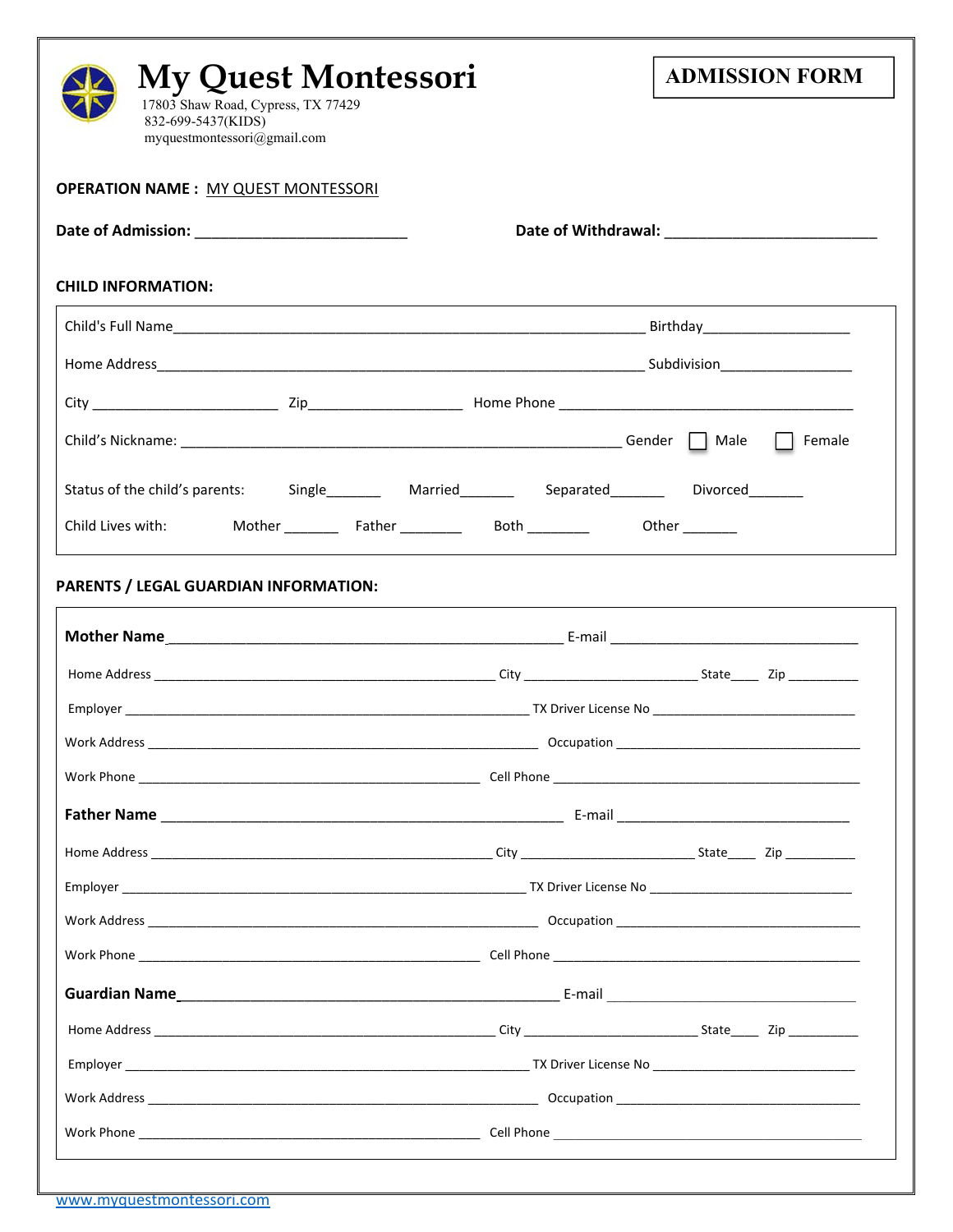# **AUTHORIZED PICK UP:**

 $\blacksquare$ 

Persons to whom MY QUEST MONTESSORI is authorized to release the child; under no circumstances will My Quest Montessori will release a child to anyone not identified below. Additions or changes to the list of persons appearing below will be made on the appropriate school form.

| 1. |                                                                                                                                                                                                                                | Relation <u>_________________________________</u> |
|----|--------------------------------------------------------------------------------------------------------------------------------------------------------------------------------------------------------------------------------|---------------------------------------------------|
|    | Address                                                                                                                                                                                                                        |                                                   |
| 2. |                                                                                                                                                                                                                                | Relation                                          |
|    | Address                                                                                                                                                                                                                        |                                                   |
| 3. | Name and the state of the state of the state of the state of the state of the state of the state of the state of the state of the state of the state of the state of the state of the state of the state of the state of the s | Relation                                          |
|    | Address                                                                                                                                                                                                                        | Phone                                             |

# **AUTHORIZATION FOR EMERGENCY CONTACT**

Persons whom you authorize MY QUEST MONTESSORI to contact for guidance in an emergency such as medical or other emergency, when the child's parents or guardians are unavailable

| Name    | Relation                                                                                 |
|---------|------------------------------------------------------------------------------------------|
| Address | Phone<br>the contract of the contract of the contract of the contract of the contract of |
| Name    |                                                                                          |
|         | Relation                                                                                 |

#### **CONSENT INFORMATION:**

Check all that apply:

| <b>TRANSPORTATION</b><br>1.<br>I give consent for my child to be transported and supervised by the operation's employees: |                                                                                                                                      |                  |                    |  |  |  |  |
|---------------------------------------------------------------------------------------------------------------------------|--------------------------------------------------------------------------------------------------------------------------------------|------------------|--------------------|--|--|--|--|
| For emergency care                                                                                                        | on field trips                                                                                                                       | to and from home | to and from school |  |  |  |  |
| <b>FIELD TRIP</b><br>2.<br><b>Comments:</b>                                                                               | I give consent for my child to participate in field trips.<br><b>do not</b> give consent for my child to participate in field trips. |                  |                    |  |  |  |  |
| <b>WATER ACTIVITIES</b><br>З.<br>I give consent for my child to participate in the following water activities:            |                                                                                                                                      |                  |                    |  |  |  |  |
| water table play                                                                                                          | sprinkler play<br>splashing/wading pools                                                                                             |                  |                    |  |  |  |  |
| swimming pools<br>aquatic playgrounds                                                                                     |                                                                                                                                      |                  |                    |  |  |  |  |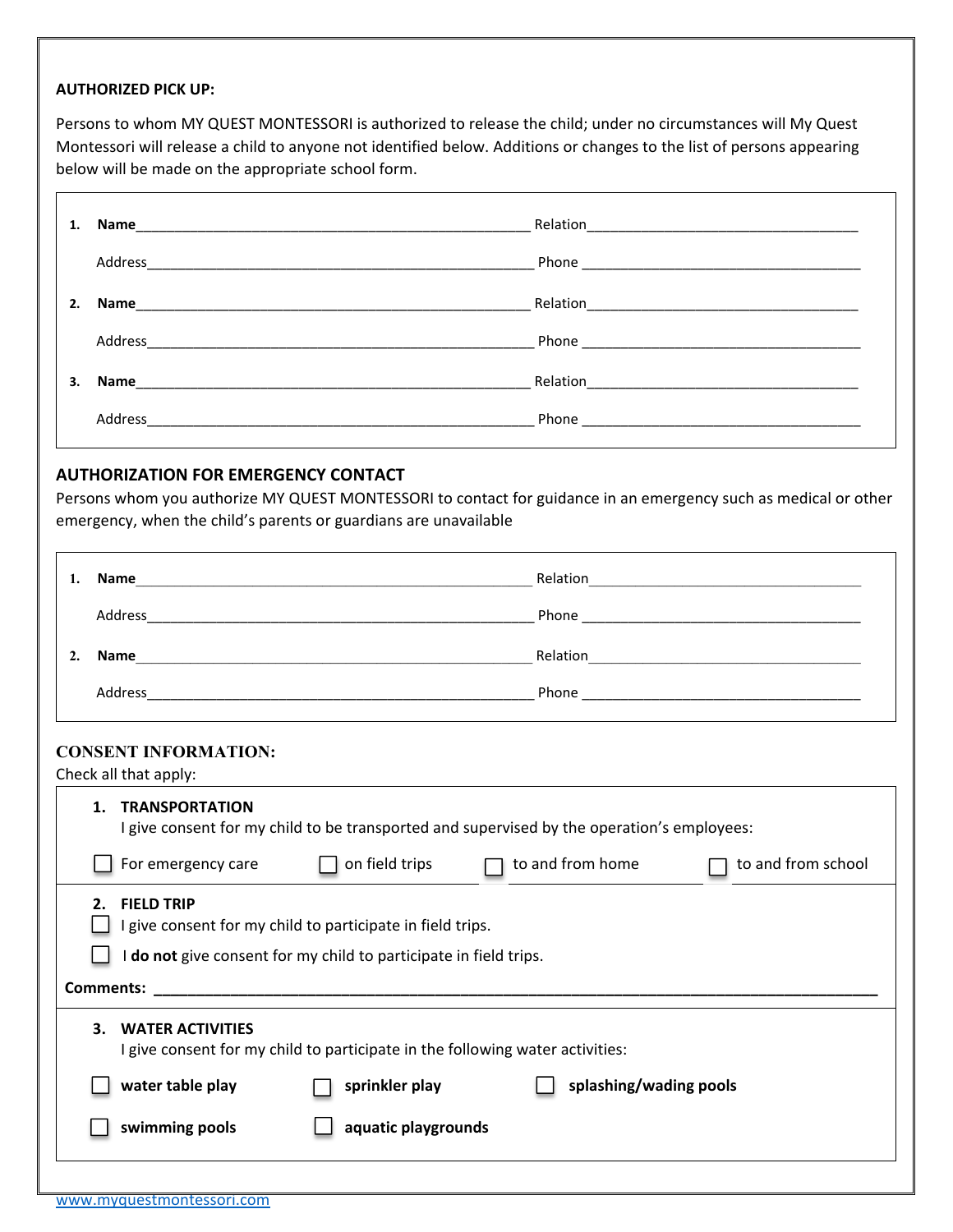| <b>RECEIPT OF WRITTEN OPERATIONAL POLICIES</b><br>4.<br>I acknowledge receipt of the facility's operational policies, including those for:                                                                                                                                   |  |                                                                                                                                                                                                                                                                                                                                                                       |                                                                                                                                                                                                                               |  |
|------------------------------------------------------------------------------------------------------------------------------------------------------------------------------------------------------------------------------------------------------------------------------|--|-----------------------------------------------------------------------------------------------------------------------------------------------------------------------------------------------------------------------------------------------------------------------------------------------------------------------------------------------------------------------|-------------------------------------------------------------------------------------------------------------------------------------------------------------------------------------------------------------------------------|--|
| Discipline and guidance<br>Suspension and expulsion<br><b>Emergency plans</b><br>Procedures for conducting health checks<br>Safe sleep<br>Procedures for parents to discuss concerns<br>with the director<br>Procedures for parents to participate in<br>operation activates |  | procedures for release of child<br>Illness and exclusion criteria<br>procedures for dispensing medications<br>Immunization requirements for children<br>Meals and food service practices<br>procedures to visit the center without securing prior<br>approval<br>Procedures for parents to contact Child Care Licensing,<br>DFPS, Child Abuse Hotline, & DFPS website |                                                                                                                                                                                                                               |  |
| 5. MEALS<br>I understand that the following meals will be served to my child while in care:<br>Breakfast will be served before 7:30am; parents must accompany child if arrive after 7:30 for breakfast<br>Morning and Afternoon snack<br>Lunch                               |  |                                                                                                                                                                                                                                                                                                                                                                       |                                                                                                                                                                                                                               |  |
| <b>DAYS AND TIMES IN CARE</b><br>6.<br>My child is normally in care on the following days and times:                                                                                                                                                                         |  |                                                                                                                                                                                                                                                                                                                                                                       |                                                                                                                                                                                                                               |  |
| Day of the week<br>Monday                                                                                                                                                                                                                                                    |  | <b>Arrival Time</b>                                                                                                                                                                                                                                                                                                                                                   | <b>Departure Time</b>                                                                                                                                                                                                         |  |
|                                                                                                                                                                                                                                                                              |  |                                                                                                                                                                                                                                                                                                                                                                       |                                                                                                                                                                                                                               |  |
|                                                                                                                                                                                                                                                                              |  |                                                                                                                                                                                                                                                                                                                                                                       |                                                                                                                                                                                                                               |  |
| <b>Tuesday</b><br>Wednesday                                                                                                                                                                                                                                                  |  |                                                                                                                                                                                                                                                                                                                                                                       |                                                                                                                                                                                                                               |  |
| Thursday                                                                                                                                                                                                                                                                     |  |                                                                                                                                                                                                                                                                                                                                                                       |                                                                                                                                                                                                                               |  |
| <b>Friday</b>                                                                                                                                                                                                                                                                |  |                                                                                                                                                                                                                                                                                                                                                                       |                                                                                                                                                                                                                               |  |
| <b>AUTHORIZATION FOR EMERGENCY MEDICAL ATTENTION</b><br>to take my child to:                                                                                                                                                                                                 |  |                                                                                                                                                                                                                                                                                                                                                                       | In the event I cannot be reached to make arrangements for emergency medical care, I authorize the person in charge                                                                                                            |  |
|                                                                                                                                                                                                                                                                              |  |                                                                                                                                                                                                                                                                                                                                                                       | Name of Physician: example, the contract of Physician: example, the contract of Physician: example, the contract of Physician and Theorem and Theorem and Theorem and Theorem and Theorem and Theorem and Theorem and Theorem |  |
|                                                                                                                                                                                                                                                                              |  |                                                                                                                                                                                                                                                                                                                                                                       |                                                                                                                                                                                                                               |  |
|                                                                                                                                                                                                                                                                              |  |                                                                                                                                                                                                                                                                                                                                                                       |                                                                                                                                                                                                                               |  |
|                                                                                                                                                                                                                                                                              |  |                                                                                                                                                                                                                                                                                                                                                                       |                                                                                                                                                                                                                               |  |
| I give consent for the facility to secure any and all necessary emergency medical care for my child.                                                                                                                                                                         |  |                                                                                                                                                                                                                                                                                                                                                                       |                                                                                                                                                                                                                               |  |
| Signature - Parent/Legal Guardian                                                                                                                                                                                                                                            |  |                                                                                                                                                                                                                                                                                                                                                                       | <b>Date</b>                                                                                                                                                                                                                   |  |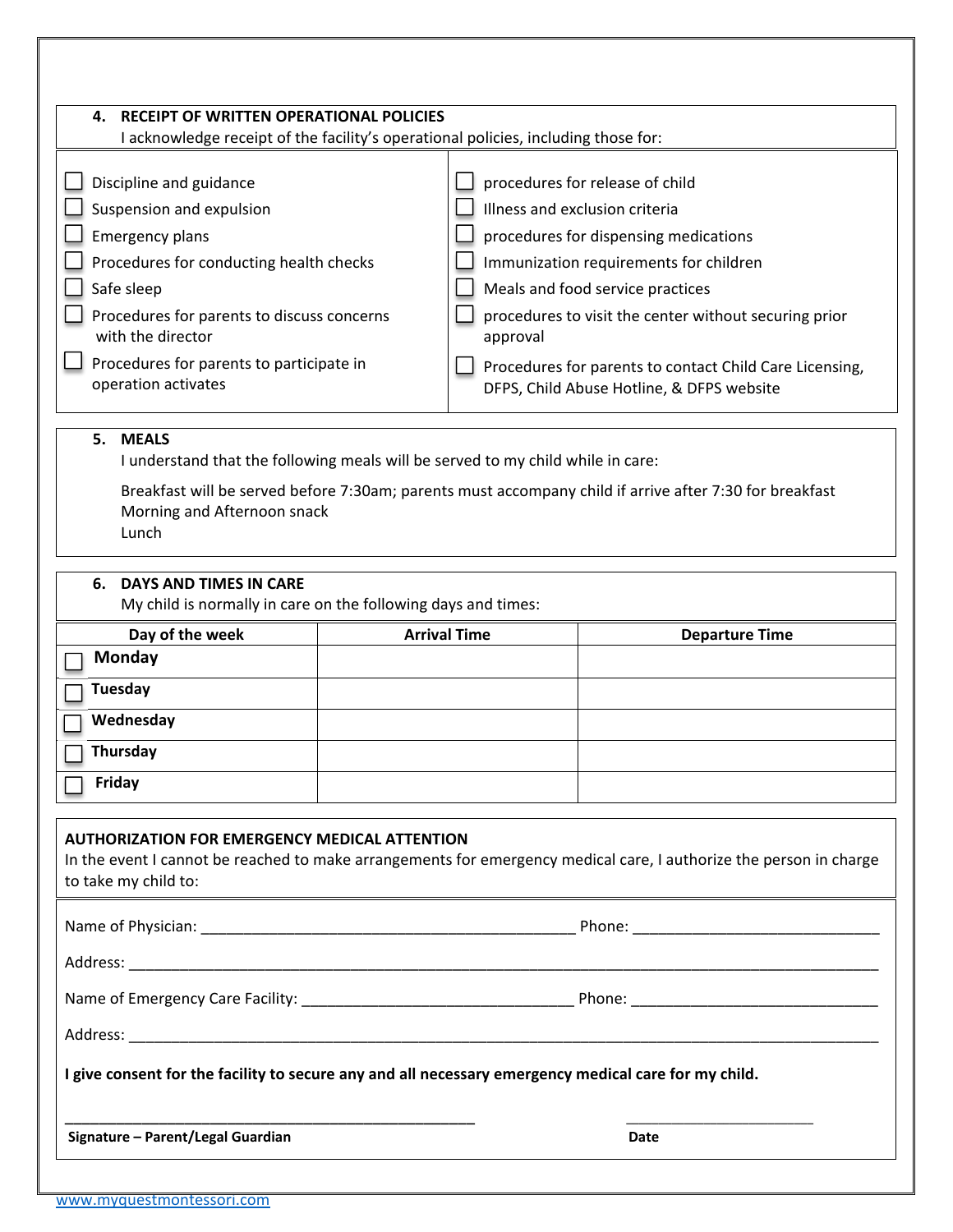# **ADMISSION REQUIREMENT**

If your child does not attend pre‐kindergarten or school away from My Quest Montessori, one of the following must be presented when your child is admitted to My Quest Montessori or within one week of admission.

## **Please check only one option:**

| and find that he/she is able to take part in the day care program.                                                                                                                                                                                                                                                                                                                                                                                                                                                                                                                 | HEALTH CARE PROFESSIONAL'S STATEMENT: I have examined the above named child within the past year |  |  |  |
|------------------------------------------------------------------------------------------------------------------------------------------------------------------------------------------------------------------------------------------------------------------------------------------------------------------------------------------------------------------------------------------------------------------------------------------------------------------------------------------------------------------------------------------------------------------------------------|--------------------------------------------------------------------------------------------------|--|--|--|
| <b>Health Care Professional's signature</b>                                                                                                                                                                                                                                                                                                                                                                                                                                                                                                                                        | Date                                                                                             |  |  |  |
| A signed and dated copy of a health care professional's statement is attached.<br>Medical diagnosis and treatment conflict with the tenets and practices of a recognized religious organization,<br>which I adhere to or am a member of. I have attached a signed and dated affidavit stating this.<br>My child has been examined with the past year by a health care professional and is able to participate in the<br>day care program. Within 12 months of admission, I will obtain a health care professional's signed statement<br>and submit it to the child care operation. |                                                                                                  |  |  |  |
|                                                                                                                                                                                                                                                                                                                                                                                                                                                                                                                                                                                    |                                                                                                  |  |  |  |
|                                                                                                                                                                                                                                                                                                                                                                                                                                                                                                                                                                                    |                                                                                                  |  |  |  |
|                                                                                                                                                                                                                                                                                                                                                                                                                                                                                                                                                                                    |                                                                                                  |  |  |  |
| Signature - Parent/Legal Guardian                                                                                                                                                                                                                                                                                                                                                                                                                                                                                                                                                  | Date                                                                                             |  |  |  |

**REQUIREMENTS FOR EXCLUSION:** 

 $\Box$ 

П I have attached a signed and dated affidavit stating that I decline immunizations for reason of conscience, including religious belief, on the form described by Section 161.0041 Health and Safety Code submitted no later than the 90th day after the affidavit is notarized.

I have attached a signed and dated affidavit stating that the vision or hearing screening conflicts with the tenets or practices of a church or religious denomination that I am an adherent or member of.

**VISION AND HEARING SCREEING** (Skip if child is under 4 & School Age Children)

As required by Texas State Law, all children who are 4 years old as of September 1st of the current year must be examined and results must be on file at My Quest Montessori.

| (Please Check one)                                                                |
|-----------------------------------------------------------------------------------|
| I have provided a copy of my child's vision & hearing screening results to MQM.   |
| The Physician has completed the screening results and signed below.               |
| My child is not required to complete the vision & hearing screening at this time. |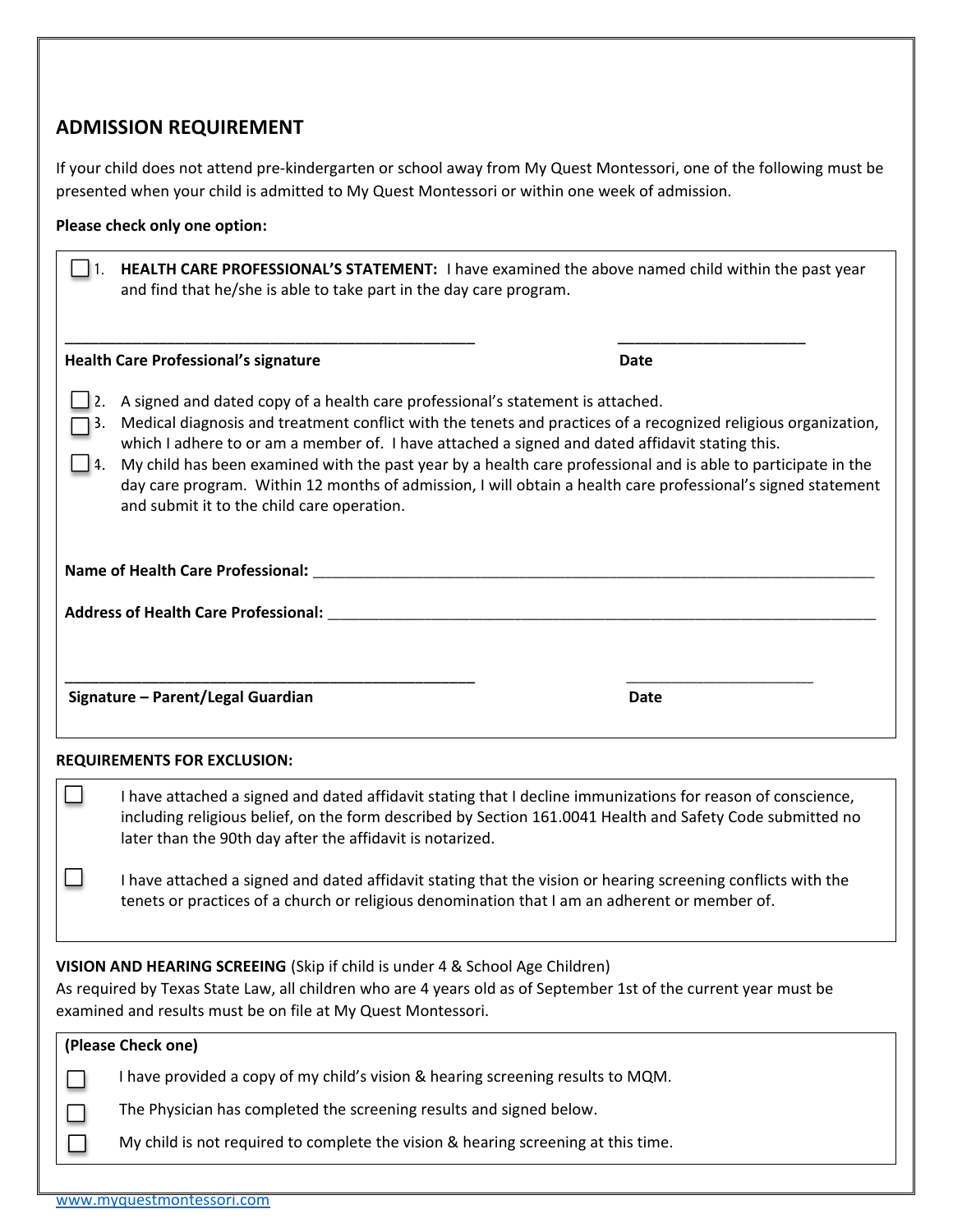|                  | <b>Vision Exam Results</b>                  |                             |         |             |             |  |
|------------------|---------------------------------------------|-----------------------------|---------|-------------|-------------|--|
| <b>Right Eye</b> | 20/                                         | Left Eye                    | 20/     | <b>PASS</b> | FAIL        |  |
|                  |                                             | <b>Hearing Exam Results</b> |         |             |             |  |
|                  | 1000 Hz                                     | 2000 Hz                     | 4000 Hz |             |             |  |
| <b>Right Ear</b> |                                             |                             |         | <b>PASS</b> | <b>FAIL</b> |  |
| Left Ear         |                                             |                             |         |             |             |  |
|                  |                                             |                             |         |             |             |  |
|                  | <b>Health Care Professional's signature</b> |                             |         |             |             |  |

# **VACCINE INFORMATION**

The following vaccines require multiple doses over time. Please provide the date your child received each dose.

| <b>VACCINE</b>                 | <b>VACCINE SCHEDULE</b>                       | DATE CHILD RECEIVED VACCINE |
|--------------------------------|-----------------------------------------------|-----------------------------|
|                                | Birth (first dose)                            |                             |
| <b>Hepatitis B</b>             | 1-2 months (second dose)                      |                             |
|                                | 6-18 months (third dose)                      |                             |
|                                | 2 months (first dose)                         |                             |
| Rotavirus                      | 4 months (second dose)                        |                             |
|                                | 6 months (third dose)                         |                             |
|                                | 2 months (first dose)                         |                             |
|                                | 4 months (second dose)                        |                             |
| Diphtheria, Tetanus, Pertussis | 6 months (third dose)                         |                             |
|                                | 15-18 months (fourth dose)                    |                             |
|                                | 4-6 years (fifth dose)                        |                             |
|                                | 2 months (first dose)                         |                             |
| Haemophilus Influenza Type B   | 4 months (second dose)                        |                             |
|                                | 6 months (third dose)                         |                             |
|                                | 12-15 months (fourth dose)                    |                             |
|                                | 2 months (first dose)                         |                             |
| Pneumococcal                   | 4 months (second dose)                        |                             |
|                                | 6 months (third dose)                         |                             |
|                                | 12-15 months (fourth dose)                    |                             |
|                                | 2 months (first dose)                         |                             |
| <b>Inactivated Poliovirus</b>  | 4 months (second dose)                        |                             |
|                                | 6-18 months (third dose)                      |                             |
|                                | 4-6 years (fourth dose)                       |                             |
|                                | Yearly, starting at 6 months. Two doses given |                             |
|                                | at least four weeks apart are recommended     |                             |
| Influenza                      | for children who are getting the vaccine for  |                             |
|                                | the first time and for some other children in |                             |
|                                | this age group.                               |                             |
| Measles, Mumps, Rubella        | 12-15 months (first dose)                     |                             |
|                                | 4-6 years (second dose)                       |                             |
| Varicella                      | 12-15 months (first dose)                     |                             |
|                                | 4-6 years (second dose)                       |                             |
|                                | 12-23 months (first dose)                     |                             |
| <b>Hepatitis A</b>             | The second dose should be given $6 - 18$      |                             |
|                                | months after the first dose.                  |                             |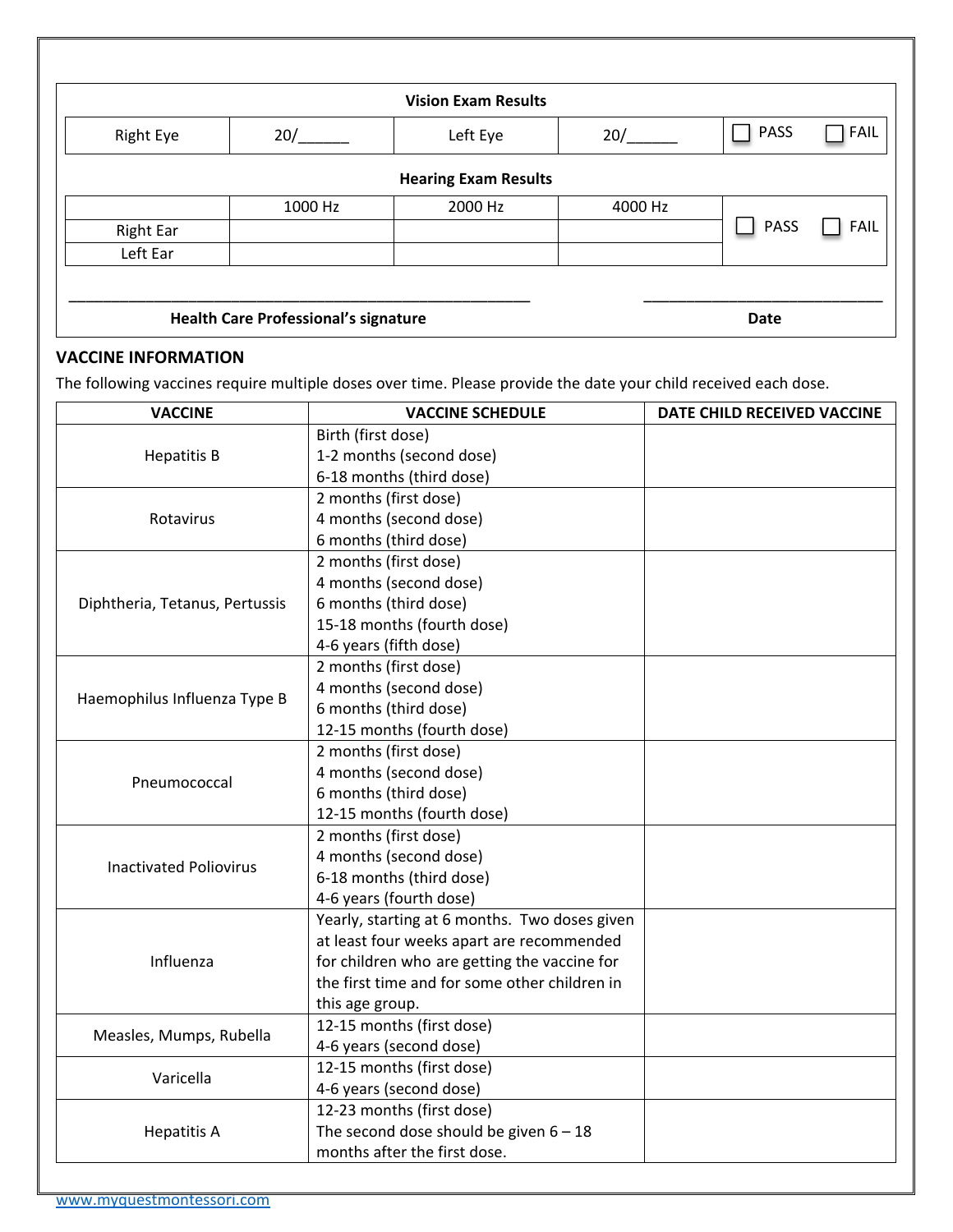| <b>TB TEST</b> (if required)                                           | Positive                                    | $\Box$ Negative                                                     |                                                                                                                 |                 |
|------------------------------------------------------------------------|---------------------------------------------|---------------------------------------------------------------------|-----------------------------------------------------------------------------------------------------------------|-----------------|
|                                                                        |                                             |                                                                     | Signature or stamp of a physician or public health personnel verifying immunization information above.          |                 |
|                                                                        |                                             |                                                                     |                                                                                                                 |                 |
|                                                                        | <b>Health Care Professional's signature</b> |                                                                     | Date                                                                                                            |                 |
| chickenpox. Please complete the following statement:                   |                                             |                                                                     | Varicella (chickenpox) vaccine is not required, if your child has had chickenpox disease. If your child has had |                 |
| need varicella vaccine.                                                |                                             |                                                                     |                                                                                                                 |                 |
| Signature - Parent/Legal Guardian                                      |                                             |                                                                     | <b>Date</b>                                                                                                     |                 |
| <b>ALLERGY ALERT</b>                                                   |                                             |                                                                     |                                                                                                                 |                 |
| Food Allergies (include symptoms to watch for):                        |                                             |                                                                     |                                                                                                                 |                 |
|                                                                        |                                             |                                                                     |                                                                                                                 |                 |
|                                                                        |                                             |                                                                     |                                                                                                                 | Student's Photo |
|                                                                        |                                             | Food Preferences (include if parent provides substitution):         |                                                                                                                 |                 |
|                                                                        |                                             |                                                                     |                                                                                                                 |                 |
|                                                                        |                                             | Medicine and/or Contract Allergies (include symptoms to watch for): |                                                                                                                 |                 |
|                                                                        |                                             |                                                                     |                                                                                                                 |                 |
|                                                                        |                                             |                                                                     |                                                                                                                 |                 |
| <b>Special Instructions for Allergic Reactions or Medical illness:</b> |                                             |                                                                     |                                                                                                                 |                 |
|                                                                        |                                             |                                                                     |                                                                                                                 |                 |
|                                                                        |                                             |                                                                     |                                                                                                                 |                 |
|                                                                        |                                             |                                                                     |                                                                                                                 |                 |
|                                                                        |                                             |                                                                     |                                                                                                                 |                 |